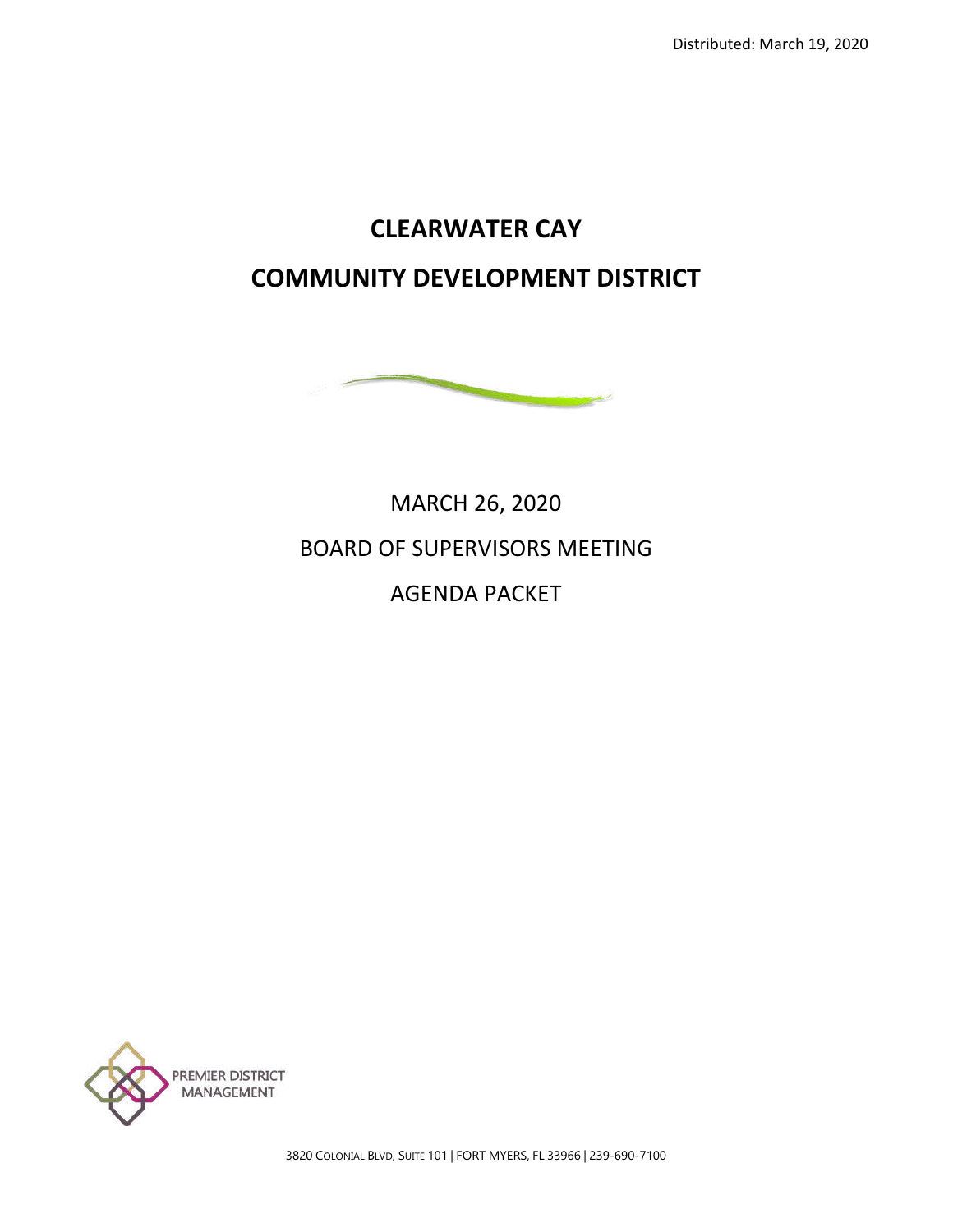## **CLEARWATER CAY COMMUNITY DEVELOPMENT DISTRICT**

PREMIER DISTRICT MANAGEMENT 3820 Colonial Boulevard - Suite 101 ■ Fort Myers ■ FL 33966 Phone (239) 690-7100 • Fax (239) 214-6074

Board of Supervisors Clearwater Cay CDD

March 19, 2020

Dear Supervisors:

The regular meeting of the Clearwater Cay Community Development District Board of Supervisors will be held on **March 26, 2020 at 4 PM instead of 5:30 PM** at the Grand Venezia at Baywatch Clubhouse at 2704 Via Murano in Clearwater, FL 33764. The Agenda is included in Section Two and some points of interest are as follows:

- This meeting is scheduled to begin at 4 PM to begin with a tour of the community to identity field issues
- Included and the regular Meeting Minutes for February 27, 2020 and the summary financials
- Updates on the various landscaping maintenance projects and upgrades
- There will be updates on the stormwater improvements including the joint improvements with Bellagio and Building 1 drainage issues
- The FY2021 Draft Budget will be sent under separate cover and distributed at the meeting
- The District Manager will present an amendment to the Management Agreement and a Website Management Agreement

Board members will be receiving Agenda Packets electronically. Additionally, the District Manager will bring copies to distribute to Board members at the meeting. Any supporting documents not enclosed can be provided on request. The **next meeting is scheduled for April 23, 2020 at 5:30 PM.** If there are any questions or requests prior to the meeting, feel free to contact me.

Respectfully,

Calvin Teague District Manager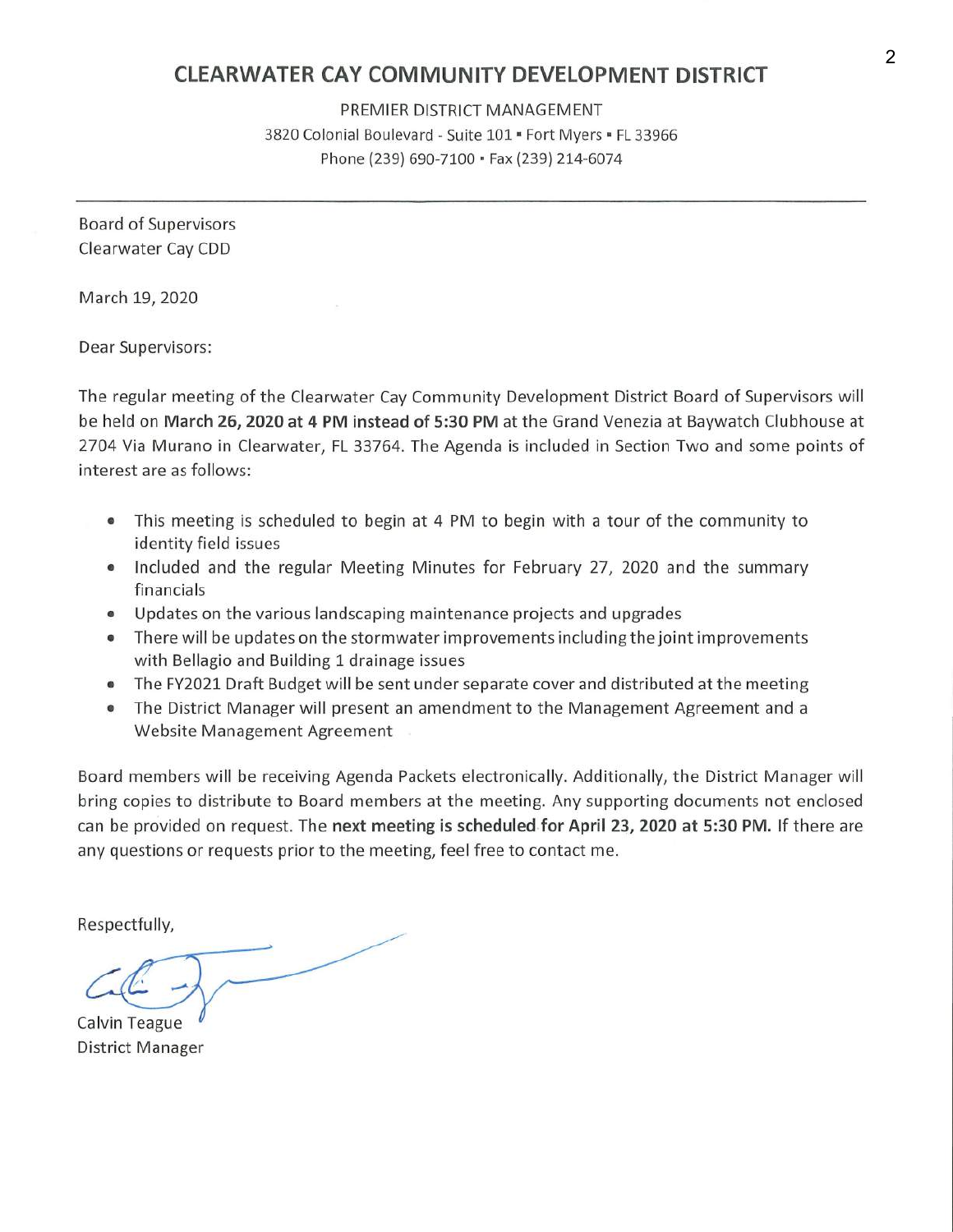# **Clearwater Cay Community Development District Meeting Agenda**

March 26, 2020 at 4 PM

- 1. Call to Order and Roll Call
- 2. Tour Community to Identify Issues
- 3. Approval of the Agenda
- 4. Audience Comments on Agenda Items
- 5. Approval of Meeting Minutes
	- A. Regular Meeting Minutes from February 27, 2020
- 6. Old Business
	- A. Stormwater Improvements Update
		- i. Building 1 Drainage Concerns
		- ii. Joint Improvements with Bellagio Update
	- B. Landscape Efforts and Updates
		- i. Mulch Installation
		- ii. Community Sod Replacement
		- iii. Building 3 Circle Enhancements
		- iv. Gazebo Area Landscape
		- v. Pruning and Weeding: Cleanup
		- vi. Building 3 Weed Tree and Cyprus Tree Removal
		- vii. Coconut Palm Installation
		- viii. Small Royal Palm Installation
		- ix. Large Royal Palm Installation
		- x. Queen Palm Removal
		- xi. G166 Planting
	- C. Kayak Storage Program Update
	- D. Garage Ownership Issues
		- i. Garage and Carwash Legal Descriptions
- 7. New Business
- 8. District Manager
	- A. Website Launch and Email
		- i. Senate Bill 1466 Proposed Changes
		- ii. Website Management Agreement
	- B. Estoppel
	- C. FY2021 Draft Budget Presentation
- 9. Financial Reports for February 2020
- 10. Attorney
	- A. Debt Assessment Validation Update
- 11. Supervisor Requests and/or Comments

3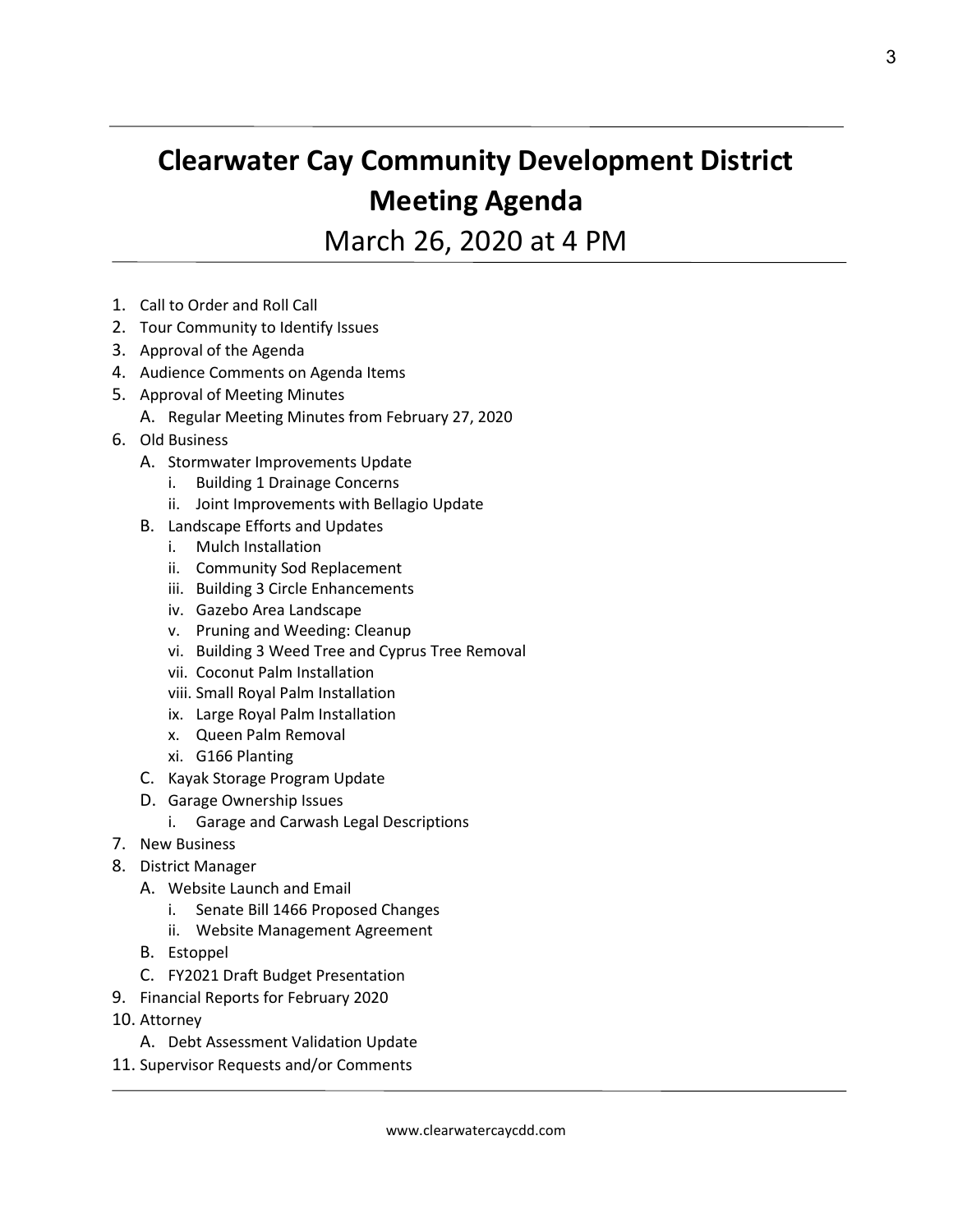12. Audience Comments

13. Adjournment

# **Next Regular Meeting: April 23, 2020 at 5:30 PM**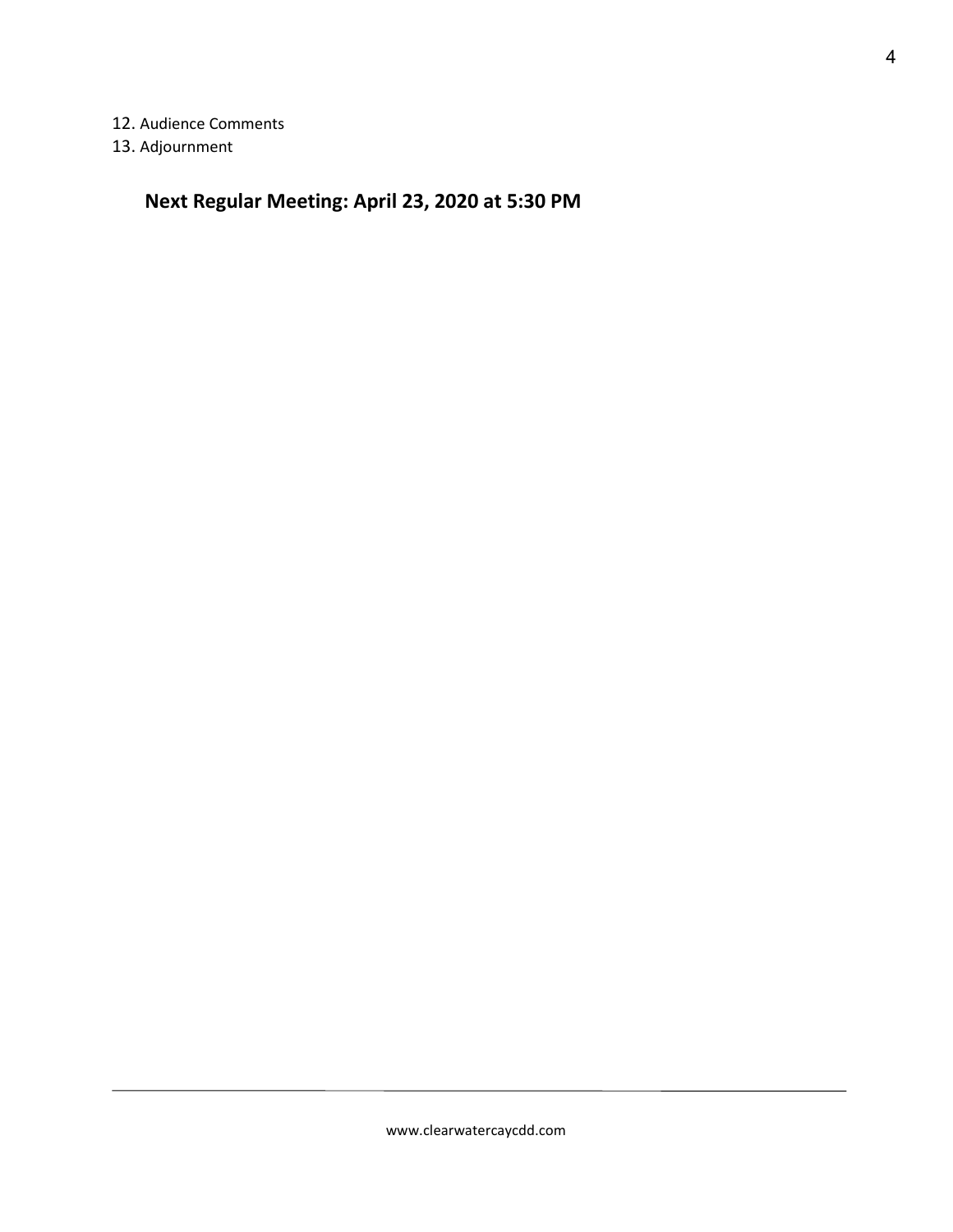| 1              |                                                                                                                          |                                    |  |  |  |
|----------------|--------------------------------------------------------------------------------------------------------------------------|------------------------------------|--|--|--|
| $\overline{2}$ | <b>CLEARWATER CAY</b>                                                                                                    |                                    |  |  |  |
| 3              | <b>COMMUNITY DEVELOPMENT DISTRICT</b>                                                                                    |                                    |  |  |  |
| 4              |                                                                                                                          |                                    |  |  |  |
| 5              | The meeting of the Board of Supervisors of the Clearwater Cay Community Development District                             |                                    |  |  |  |
| 6              | was held on Thursday February 27, 2020 at 4 p.m. at the Grand Venezia Baywatch Clubhouse                                 |                                    |  |  |  |
| $\overline{7}$ | on 2704 Via Murano in Clearwater, Florida 33764.                                                                         |                                    |  |  |  |
| 8              |                                                                                                                          |                                    |  |  |  |
| 9              | Present and constituting a quorum were:                                                                                  |                                    |  |  |  |
| 10             |                                                                                                                          |                                    |  |  |  |
| 11             | <b>Michael Herd</b>                                                                                                      | Chair                              |  |  |  |
| 12             | Pat O'Malley                                                                                                             | <b>Vice Chair</b>                  |  |  |  |
| 13             | Alan Glidden                                                                                                             | <b>Assistant Secretary</b>         |  |  |  |
| 14             | <b>Jeff Wilson</b>                                                                                                       | <b>Assistant Secretary</b>         |  |  |  |
| 15             | Don Dwyer                                                                                                                | <b>Assistant Secretary</b>         |  |  |  |
| 16             |                                                                                                                          |                                    |  |  |  |
| 17             | Also present were:                                                                                                       |                                    |  |  |  |
| 18             |                                                                                                                          |                                    |  |  |  |
| 19             | Cal Teague                                                                                                               | <b>District Manager</b>            |  |  |  |
| 20             | Dan Molloy                                                                                                               | Attorney                           |  |  |  |
| 21             | <b>Christopher Dausch</b>                                                                                                | Engineer                           |  |  |  |
| 22             | <b>Briesy Loforte</b>                                                                                                    | <b>Bellagio Team</b>               |  |  |  |
| 23             | Joe Sproy                                                                                                                | <b>Bellagio Team</b>               |  |  |  |
| 24             |                                                                                                                          |                                    |  |  |  |
| 25             | The following is a summary of the discussions and actions taken at the Clearwater Cay                                    |                                    |  |  |  |
| 26             | Community Development District (CDD) Board of Supervisors meeting.                                                       |                                    |  |  |  |
| 27             | <b>FIRST ORDER OF BUSINESS</b>                                                                                           | <b>Call to Order and Roll Call</b> |  |  |  |
| 28             |                                                                                                                          |                                    |  |  |  |
| 29             | The meeting was called to order and the District Manager called the roll. All were present for                           |                                    |  |  |  |
| 30<br>31       | today's meeting.                                                                                                         |                                    |  |  |  |
| 32             |                                                                                                                          |                                    |  |  |  |
| 33             | <b>SECOND ORDER OF BUSINESS</b>                                                                                          | <b>Approval of the Agenda</b>      |  |  |  |
| 34             |                                                                                                                          |                                    |  |  |  |
| 35             | The Agenda was presented and accepted with the following additions.                                                      |                                    |  |  |  |
| 36             | Under:                                                                                                                   |                                    |  |  |  |
| 37             | 8. District Manager                                                                                                      |                                    |  |  |  |
| 38             | D. Other Follow-up Items                                                                                                 |                                    |  |  |  |
| 39             | i. Budget clarification                                                                                                  |                                    |  |  |  |
| 40             | ii. US Bank                                                                                                              |                                    |  |  |  |
| 41             |                                                                                                                          |                                    |  |  |  |
| 42             |                                                                                                                          |                                    |  |  |  |
|                |                                                                                                                          |                                    |  |  |  |
| 43             | On MOTION by Supervisor Dwyer, seconded by Supervisor Wilson<br>with all in favor, the Agenda was approved as presented. |                                    |  |  |  |
| 44             |                                                                                                                          |                                    |  |  |  |
| 45             |                                                                                                                          |                                    |  |  |  |
| 46             | THIRD ORDER OF BUSINESS                                                                                                  | <b>Audience Comments on Agenda</b> |  |  |  |
| 47             |                                                                                                                          | <b>Items</b>                       |  |  |  |
| 48             |                                                                                                                          |                                    |  |  |  |
| 49             | Breisy Loforte, the Community Association Manager from Grand Bellagio, and Joe Sproy, a Grand                            |                                    |  |  |  |
| 50             | Bellagio board member, were present to discuss drainage maintenance concerns with the CDD                                |                                    |  |  |  |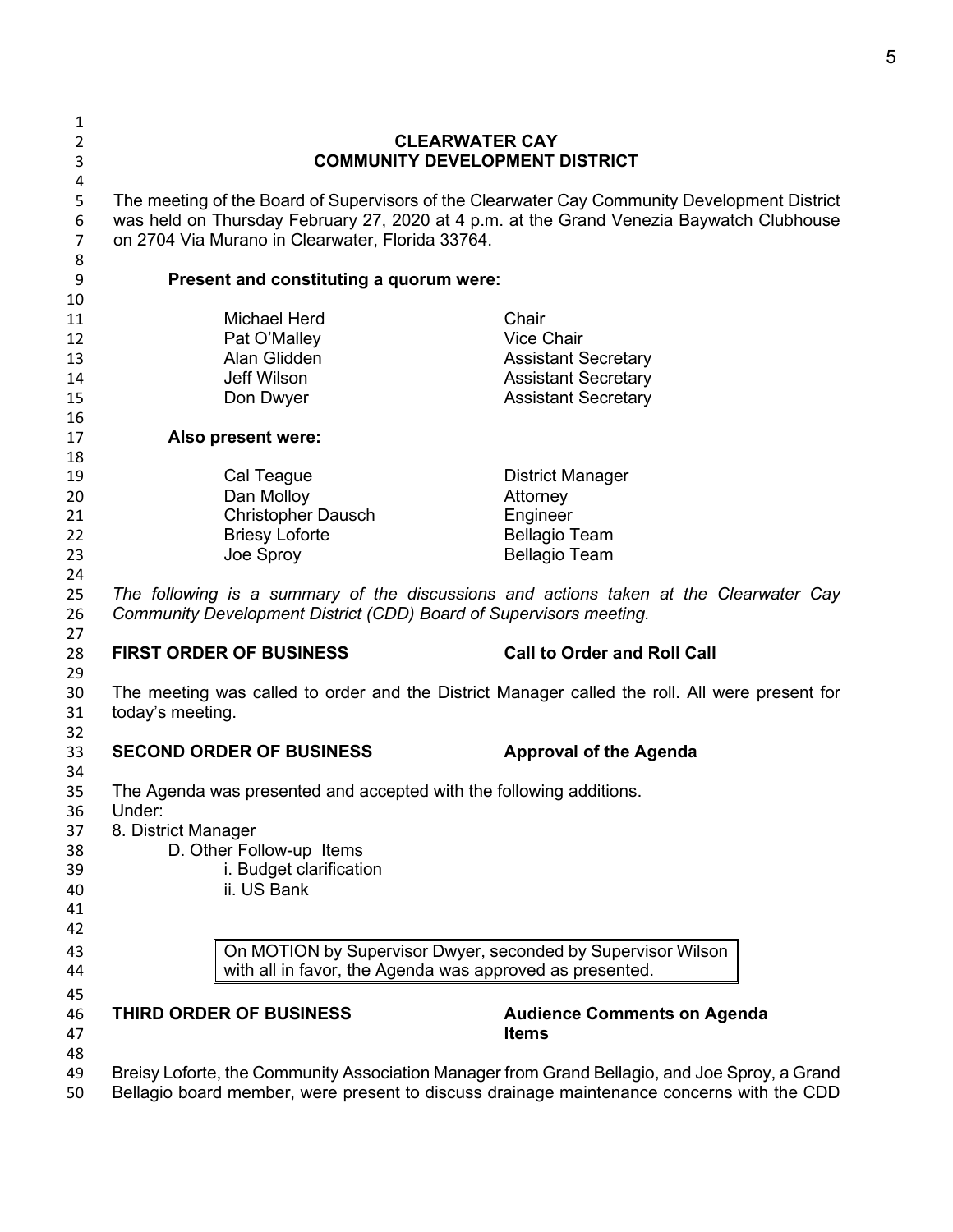board. Chris Dausch, the engineer, reviewed the issues he observed in the current stormwater system and what is needed to make it function properly. He presented the current site plans for the system and identified the problems that prevented it from functioning properly. The issues were related to lack of maintenance. It was agreed, based on the engineer's review, Grand Bellagio will get proposals for cleaning and vegetation removal at the structures identified and share the costs between the two communities. The work will be inspected by the District's engineer to verify the maintenance tasks are being done as he specified.

| 59 | <b>FOURTH ORDER OF BUSINESS</b>                  | <b>Approval of Meeting Minutes</b>                                       |
|----|--------------------------------------------------|--------------------------------------------------------------------------|
| 60 |                                                  |                                                                          |
| 61 | A. Regular Meeting Minutes from January 23, 2020 |                                                                          |
| 62 |                                                  |                                                                          |
| 63 |                                                  | The Meeting Minutes were presented and approved as presented.            |
| 64 |                                                  |                                                                          |
| 65 |                                                  | On MOTION by Supervisor Wilson, seconded by Supervisor Dwyer,            |
| 66 |                                                  | with all in favor, the Meeting Minutes from January 23, 2020 were        |
| 67 | approved as presented.                           |                                                                          |
| 68 |                                                  |                                                                          |
|    |                                                  |                                                                          |
| 69 | <b>FIFTH ORDER OF BUSINESS</b>                   | <b>Old Business</b>                                                      |
| 70 |                                                  |                                                                          |
| 71 |                                                  |                                                                          |
| 72 | A. Stormwater Improvements Update                |                                                                          |
| 73 |                                                  |                                                                          |
| 74 |                                                  | The Engineer updated the Board that the work previously bid was adequate |
| 75 | to specifications.                               |                                                                          |
| 76 |                                                  |                                                                          |
| 77 | i.                                               | <b>Building 1 Drainage Concerns</b>                                      |

#### The drainage issues identified as problems at Building #1 were discussed and the Board approved a proposal from the Engineer to coordinate the efforts to address 81 the concerns with lack of proper drainage in this area. The work previously approved as to survey the area to make certain the area dedicated for stormwater retention is as designed and there was no encroachment into this area. Soil samples/corings will be taken to determine if the soils are adequate for proper percolation. The Engineer will gather these results and identify what options are available to address these concerns.

**B. Landscape Efforts and Updates**

 Projects are completed and waiting for Supervisor signoff for final payment. Chair Heard and Supervisor Dwyer will be meeting with the contractor on 2/28 for final inspection.

**i. Mulch Installation**

Has been completed and waiting for final inspection.

 **ii. Community Sod Replacement** Has been completed and waiting for final inspection. 

# The Meeting Minutes were presented and approved as presented.

### **A. Stormwater Improvements Update**

The Engineer updated the Board that the work previously bid was adequately completed to specifications.

## **i. Building 1 Drainage Concerns**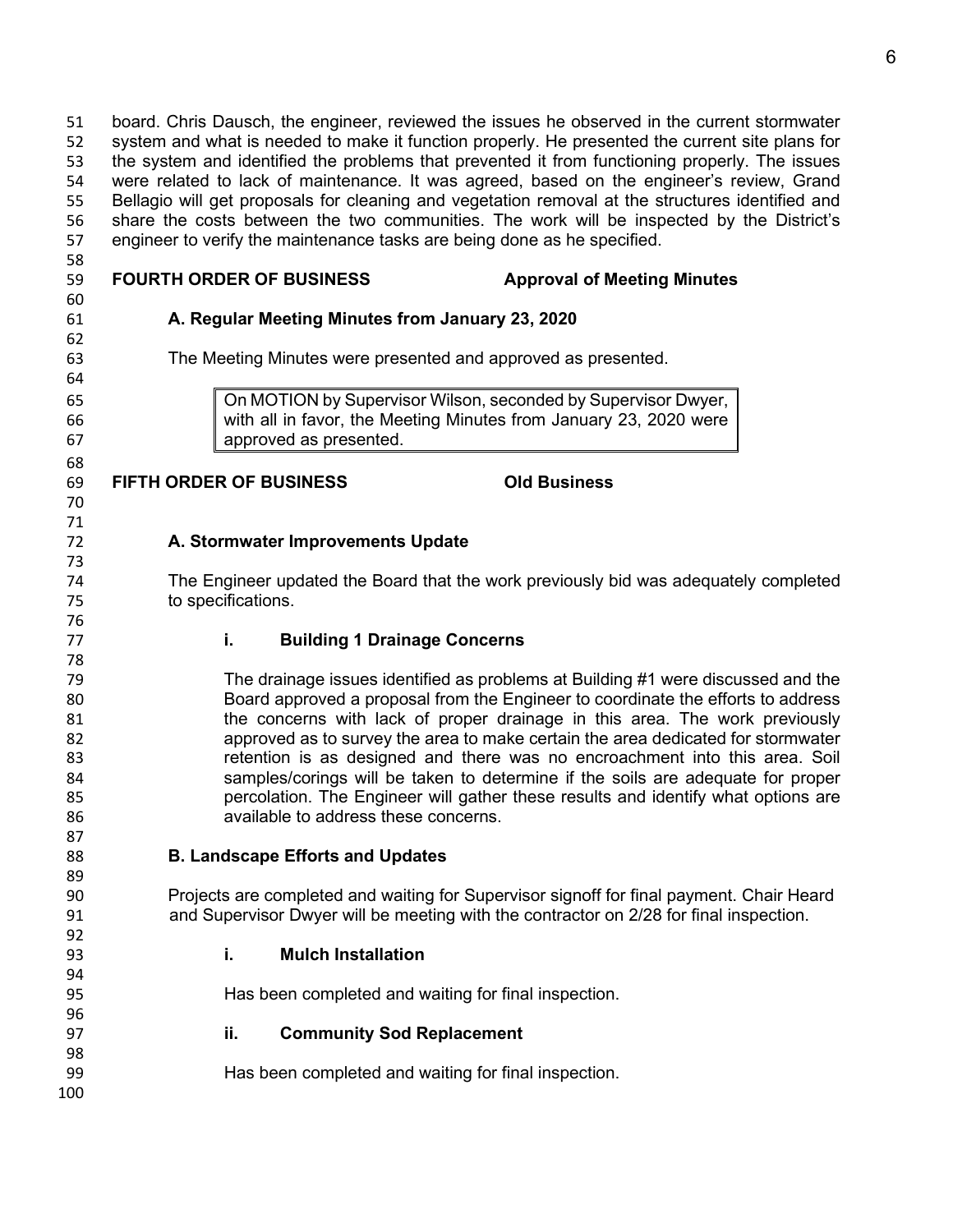| 101        |           | iii.<br><b>Building 3 Circle Enhancements</b>         |                                                                                              |
|------------|-----------|-------------------------------------------------------|----------------------------------------------------------------------------------------------|
| 102<br>103 |           | Has been completed and waiting for final inspection.  |                                                                                              |
| 104        |           |                                                       |                                                                                              |
| 105<br>106 |           | <b>Gazebo Area Landscape</b><br>iv.                   |                                                                                              |
| 107        |           | Has been completed and waiting for final inspection.  |                                                                                              |
| 108        |           | <b>Pruning &amp; Weeding Cleanup</b><br>v.            |                                                                                              |
| 109        |           |                                                       |                                                                                              |
| 110        |           | Has been completed and waiting for final inspection.  |                                                                                              |
| 111        |           |                                                       |                                                                                              |
| 112        |           | <b>SIXTH ORDER OF BUSINESS</b>                        | <b>New Business</b>                                                                          |
| 113        |           |                                                       |                                                                                              |
| 114        |           | A. Kayak Storage Program                              |                                                                                              |
| 115        |           |                                                       |                                                                                              |
| 116        |           |                                                       | The program was initiated and the new sign being installed was presented. In addition,       |
| 117        |           |                                                       | the applications for rental of storage slots was distributed and the program is now          |
| 118        |           |                                                       | initiated. Supervisor Glidden will coordinate it by taking applications and receiving rental |
| 119<br>120 | payments. |                                                       |                                                                                              |
|            |           |                                                       | On MOTION by Supervisor Dwyer, seconded by Vice Chair                                        |
| 121<br>122 |           |                                                       | O'Malley, it was approved with four in favor and one dissenting vote,                        |
| 123        |           |                                                       | to charge \$75 annually for kayak storage, and to evaluate this in a                         |
| 124        |           | year.                                                 |                                                                                              |
| 125        |           |                                                       |                                                                                              |
| 126        |           | <b>B. Garage Ownership Issues</b>                     |                                                                                              |
| 127        |           |                                                       |                                                                                              |
| 128        |           |                                                       | The Board discussed the garages to determine if the CDD or the HOA should control            |
| 129        |           |                                                       | rentals and receive the rental income. After discussion, it was agreed to obtain a proposal  |
| 130        |           |                                                       | to have legal descriptions drawn for the individual garages and the car wash for the next    |
| 131        | meeting.  |                                                       |                                                                                              |
| 132        |           |                                                       |                                                                                              |
| 133        |           |                                                       |                                                                                              |
| 134        |           |                                                       | On MOTION by Supervisor Dwyer, seconded by Supervisor                                        |
| 135        |           |                                                       | Glidden, with all in favor, to obtain a proposal and a legal description                     |
| 136        |           | drawn for individual garages and a car wash.          |                                                                                              |
| 137        |           |                                                       |                                                                                              |
| 138        |           |                                                       |                                                                                              |
| 139        |           | <b>SEVENTH ORDER OF BUSINESS</b>                      | <b>District Manager</b>                                                                      |
| 140        |           | A. Financial Statements for January 2020              |                                                                                              |
| 141<br>142 |           |                                                       |                                                                                              |
| 143        |           | The financial statements were presented and accepted. |                                                                                              |
| 144        |           |                                                       |                                                                                              |
| 145        |           |                                                       | On MOTION by Supervisor Dwyer, seconded by Supervisor                                        |
| 146        |           |                                                       | Glidden, with all in favor, the financial statements for January 2020                        |
| 147        |           | were accepted as presented.                           |                                                                                              |
|            |           |                                                       |                                                                                              |
| 148        |           |                                                       |                                                                                              |
| 149        |           | <b>B. FY2021 Budget Discussion</b>                    |                                                                                              |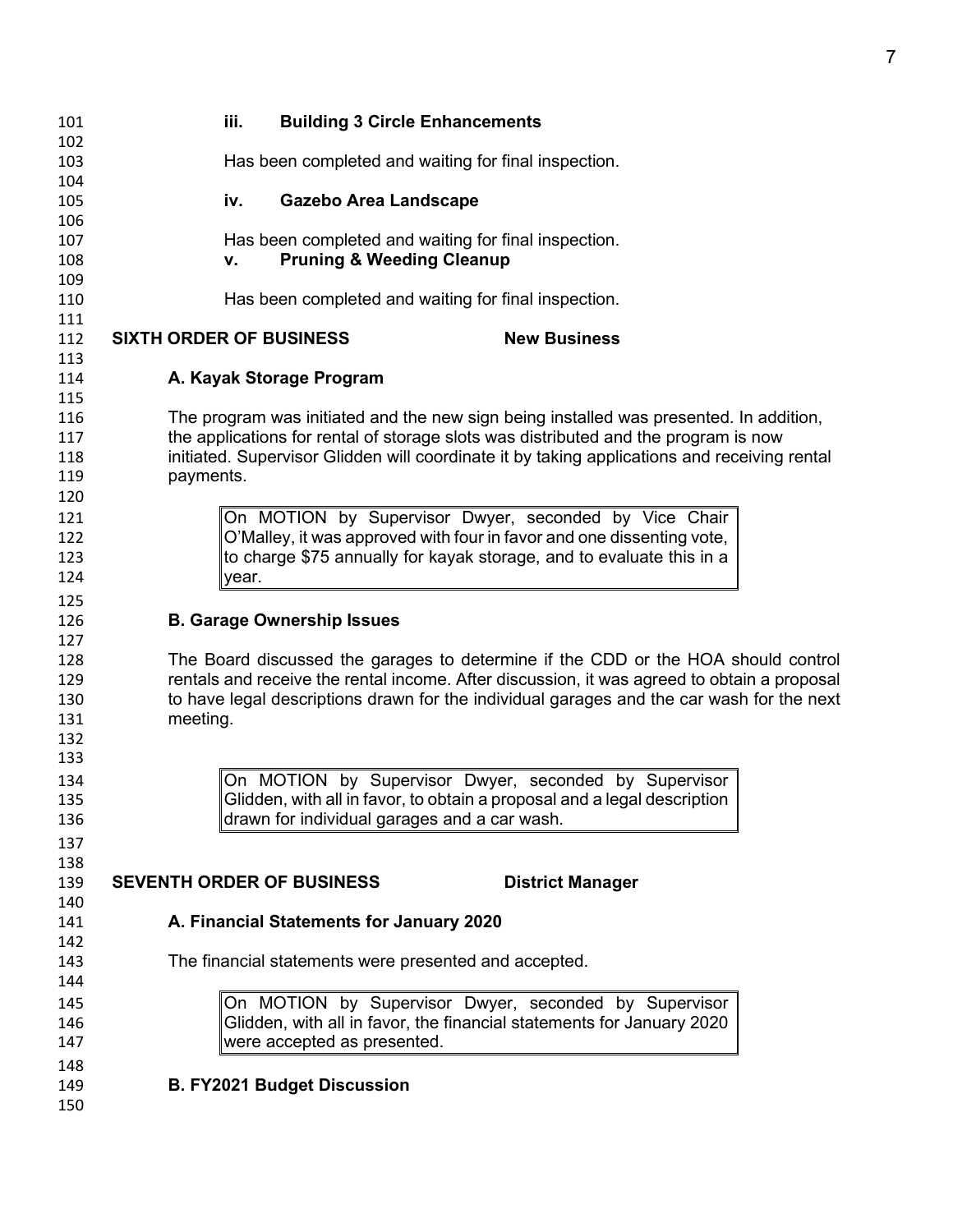The Board was asked to identify budgetary needs that they would like to see included in the FY2021 Budget. The draft budget will be presented at the next meeting.

### **C. Website Launch and Email**

 The initial website is complete and it is anticipated to be launched by the next meeting. Chris Dudak is working on the email setups and all should be good by the next meeting or at least the April meeting. The District Manager also said he would be presenting an agreement on what the District would own with the website but that the technology developed by Premier would remain the proprietary property of Premier. The domain, information and other similar data is and will remain the property of the CDD.

#### **D. Other Follow-Up Items**

 The District Manager commented that the Budget is actually two budgets and not one as reflected on the website as they were adopted at different meetings. The two are a debt service budget and an operating budget and will be put on the website as two and not just one. The debt service budget includes the debt assessments as approved at the 9/10 special Board meeting.

### **EIGHTH ORDER OF BUSINESS Attorney**

 The Attorney, Dan Molloy, commented on the Vue Apartments and their Attorneys have contacted them regarding an adjustment in the General Operating assessments. The District Manager also commented that he had a Public Documents Request from them. Supervisor Wilson said he is almost complete on a suggested adjustment and will have it prepared for the next meeting. 

- **A. Debt Assessment Validation**
- A hearing is scheduled for March 2 and the Attorney is prepared for the hearing.
- **B. Malpractice Charges Against Gray Robinson**
- The Attorney reported that there is no interest from other firms to pursue this action.
- **C. Legal Issues Clarifications**
- The list of questions with the Attorney's response from last month was redistributed and briefly discussed.
- **NINTH ORDER OF BUSINESS Supervisor's Requests and/or**
- **Comments**

 

- 
- Supervisor Dwyer commented that he will now be the liaison between the District and the Landscape maintenance company.
-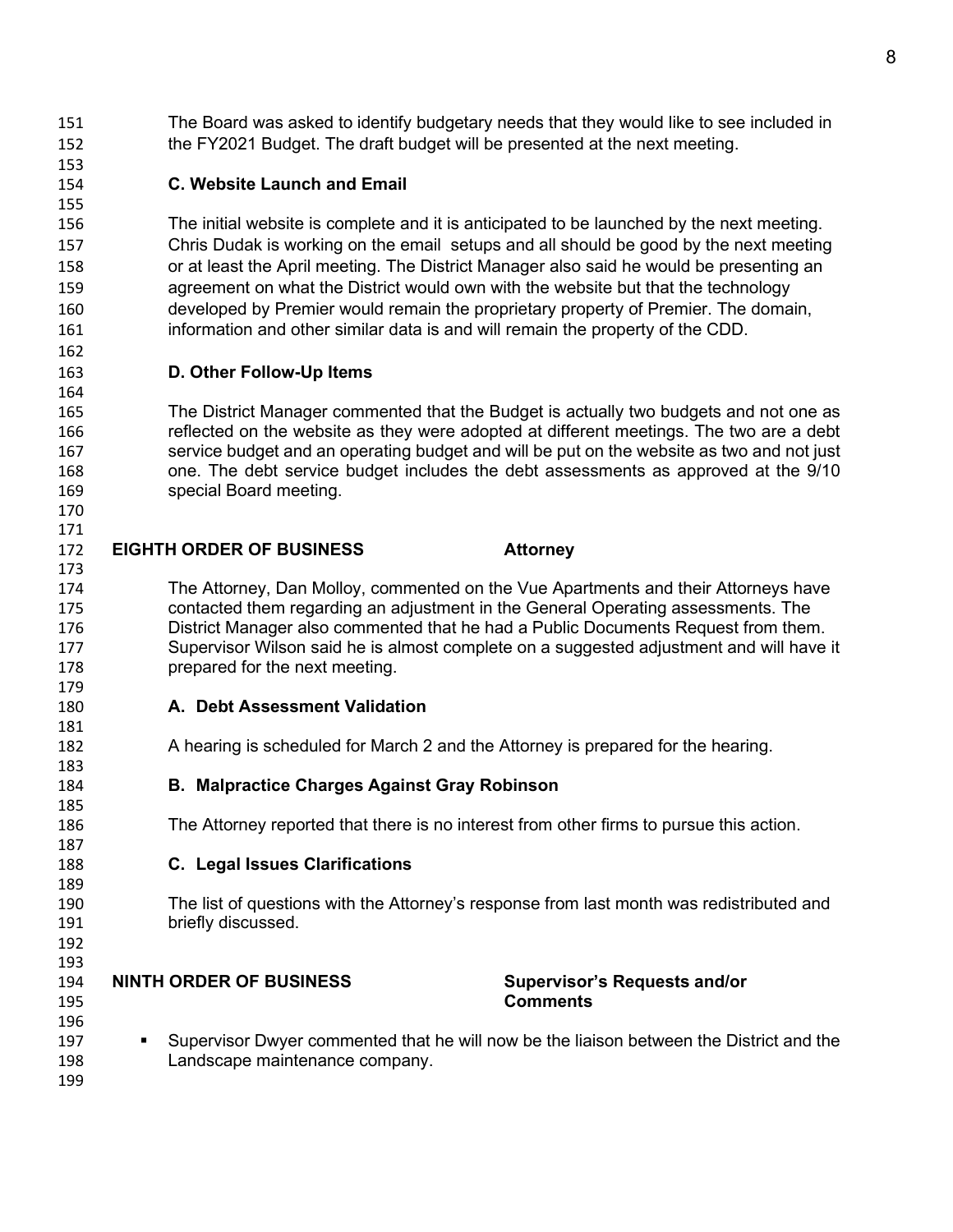| 200<br>201<br>202<br>203 | ٠                                                                                 | Apartments.                                                           | Supervisor O'Malley said he is putting together costs for the Board to consider installing a<br>firepit in the corner of the community as a social opportunity for the residents. He also said<br>that he isn't supportive of a restructuring of the operating assessments for the Vue |  |  |
|--------------------------|-----------------------------------------------------------------------------------|-----------------------------------------------------------------------|----------------------------------------------------------------------------------------------------------------------------------------------------------------------------------------------------------------------------------------------------------------------------------------|--|--|
| 204<br>205               | $\blacksquare$                                                                    | The Chair commented on the kayak program and how nice the racks look. |                                                                                                                                                                                                                                                                                        |  |  |
| 206                      |                                                                                   |                                                                       |                                                                                                                                                                                                                                                                                        |  |  |
| 207                      | $\blacksquare$                                                                    |                                                                       | Supervisor Glidden commented on parking violations and how the HOA didn't appear to                                                                                                                                                                                                    |  |  |
| 208                      |                                                                                   |                                                                       | be policing offenders especially in handicapped parking spaces. He also presented a list                                                                                                                                                                                               |  |  |
| 209                      | of parking rules created by the HOA but he did not feel they were being enforced. |                                                                       |                                                                                                                                                                                                                                                                                        |  |  |
| 210                      |                                                                                   |                                                                       |                                                                                                                                                                                                                                                                                        |  |  |
| 211<br>212               |                                                                                   | <b>TENTH ORDER OF BUSINESS</b>                                        | <b>Audience Comments</b>                                                                                                                                                                                                                                                               |  |  |
| 213                      |                                                                                   |                                                                       |                                                                                                                                                                                                                                                                                        |  |  |
| 214                      | $\bullet$                                                                         |                                                                       | Bruce Barnes commented that he had submitted his motion to have Gray/Robinson                                                                                                                                                                                                          |  |  |
| 215                      |                                                                                   |                                                                       | disgorge their fees awhile ago and it wasn't a request to have the CDD join him now.                                                                                                                                                                                                   |  |  |
| 216                      |                                                                                   |                                                                       |                                                                                                                                                                                                                                                                                        |  |  |
| 217                      | ٠                                                                                 |                                                                       | Nancy Thibadio thanked the Board for their efforts on behalf of the community, the firepit                                                                                                                                                                                             |  |  |
| 218<br>219               |                                                                                   |                                                                       | and agreed with the Chair's position on a rental fee for rental of the kayak racks.                                                                                                                                                                                                    |  |  |
| 220                      |                                                                                   |                                                                       |                                                                                                                                                                                                                                                                                        |  |  |
| 221                      |                                                                                   | <b>ELEVENTH ORDER OF BUSINESS</b>                                     | <b>Adjournment</b>                                                                                                                                                                                                                                                                     |  |  |
| 222                      |                                                                                   |                                                                       |                                                                                                                                                                                                                                                                                        |  |  |
| 223                      |                                                                                   | There being no further Orders of Business and,                        |                                                                                                                                                                                                                                                                                        |  |  |
| 224                      |                                                                                   |                                                                       |                                                                                                                                                                                                                                                                                        |  |  |
| 225<br>226               |                                                                                   | O'Malley, with all in favor, the meeting was adjourned at 5:48 p.m.   | On MOTION by Supervisor Dwyer, seconded by Vice Chair                                                                                                                                                                                                                                  |  |  |
|                          |                                                                                   |                                                                       |                                                                                                                                                                                                                                                                                        |  |  |
| 227<br>228               |                                                                                   | Next Regular Meeting: March 26, 2020 at 4 p.m.                        |                                                                                                                                                                                                                                                                                        |  |  |
| 229                      |                                                                                   |                                                                       |                                                                                                                                                                                                                                                                                        |  |  |
| 230                      |                                                                                   |                                                                       |                                                                                                                                                                                                                                                                                        |  |  |
| 231                      |                                                                                   |                                                                       |                                                                                                                                                                                                                                                                                        |  |  |
| 232                      |                                                                                   |                                                                       |                                                                                                                                                                                                                                                                                        |  |  |
| 233                      |                                                                                   |                                                                       |                                                                                                                                                                                                                                                                                        |  |  |
| 234                      |                                                                                   | Secretary/Assistant Secretary                                         | Chair/Vice Chair                                                                                                                                                                                                                                                                       |  |  |
|                          |                                                                                   |                                                                       |                                                                                                                                                                                                                                                                                        |  |  |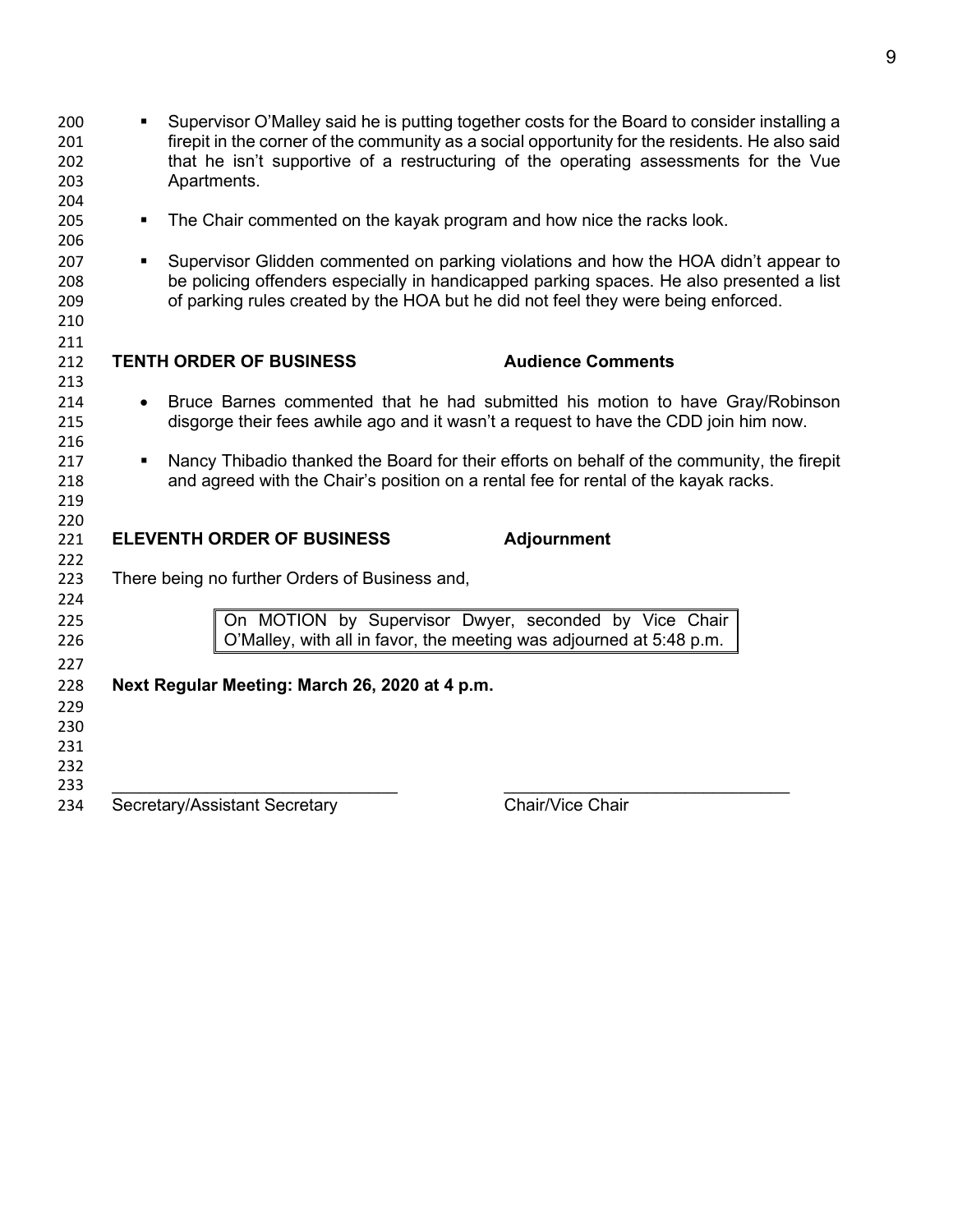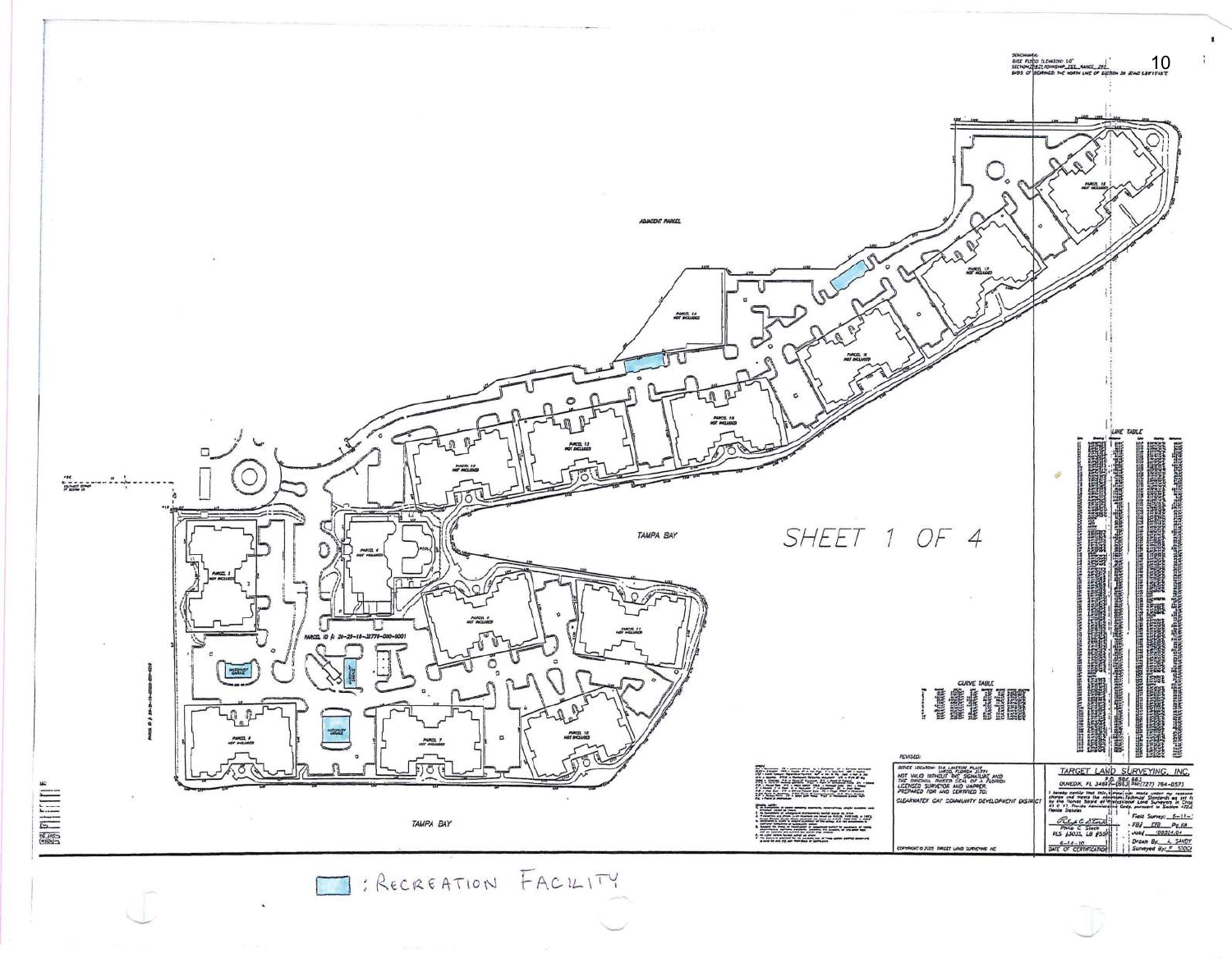#### **I. Summary:**

CS/SB 1466 excludes certain acts or omissions by board members or employees of special districts or community development districts from being considered abuse of public position under Article II, section 8(h)(2) of the Florida Constitution if such acts or omissions are authorized under specific provisions of the Florida Code of Ethics.

CS/SB 1466 alters current required reporting of information on a special district's official website. Specifically, the bill allows a special district to satisfy the required posting of its most recent final, complete audit report on its own website by providing a link to this report maintained on the Auditor General's website. In addition, the bill removes the requirement for online posting of a special district's public facilities report and any of a special district's meeting or workshop materials. Required postings of a special district meeting or workshop, and the agendas of such events, remain.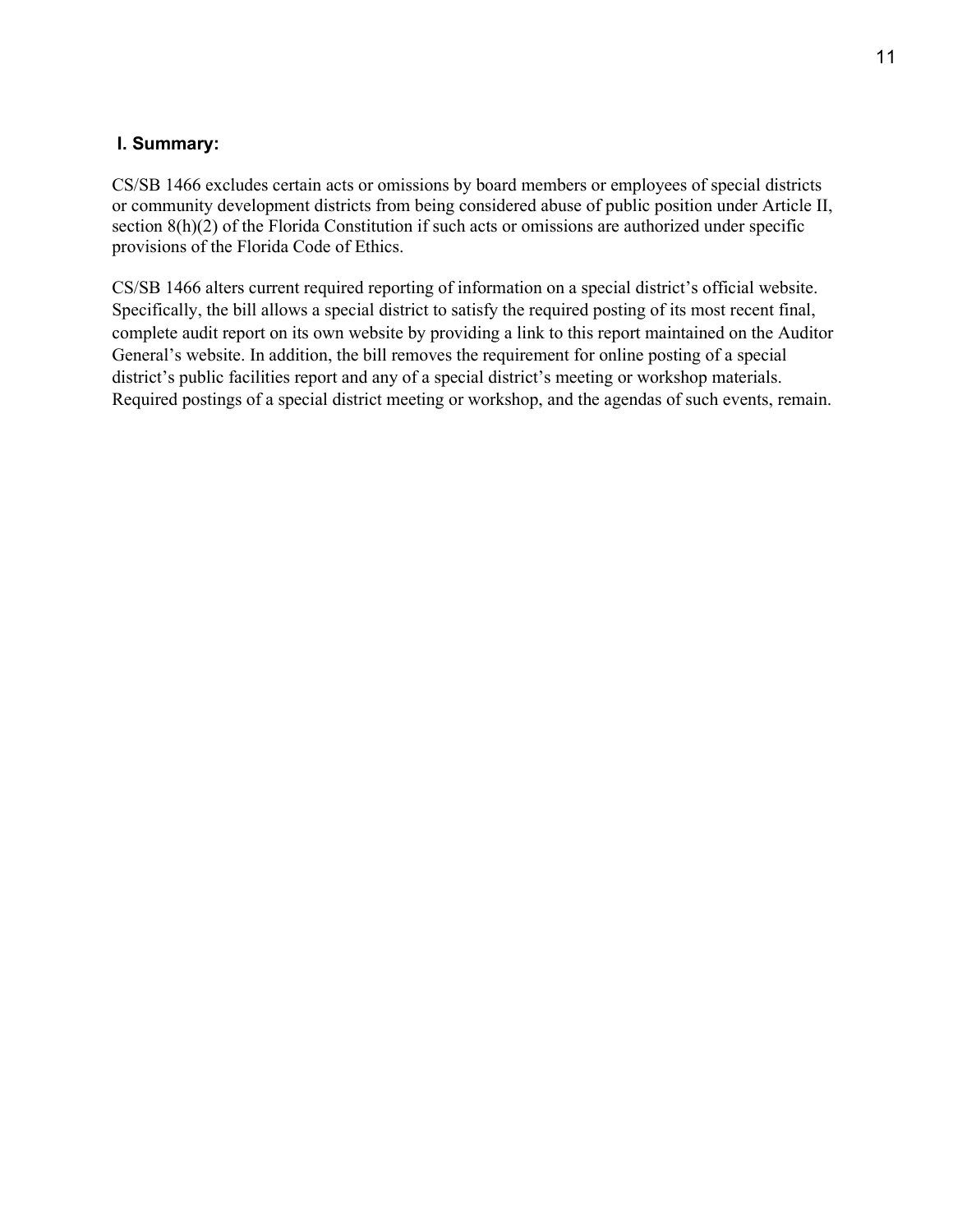#### **WEBSITE MANAGEMENT AGREEMENT**

This Website Management Agreement (hereinafter "Agreement") is entered into this \_\_ day of March 2020 by and between **Premier District Management LLC**, a Florida limited liability company (hereinafter, "Manager") and the **Clearwater Cay Community Development District**  (hereinafter, the "District").

**WHEREAS** the District is required by Florida Statutes, Chapters 189 and 282 to create and maintain a website for posting public information that is assessible to all persons, including persons who are disabled; and

**WHEREAS** Manager has the ability to create such website and manage it so as to be compliant with Florida Statutes, Chapters 189 and 282; and

**WHEREAS** the District needs such website meet ADA guidelines, and Manager can create and manage a new website that will utilize formatting compatible with screen-readers and other assistive technologies;

**WHEREAS** the Parties have entered into a Management Services Agreement (on or about the day of  $\qquad \qquad , 20$  (hereinafter, "Management Services Agreement").

#### **NOW THEREFORE, IT IS HEREBY UNDERSTOOD AND AGREED:**

- **1. Terms:** Manager will create, manage and maintain on behalf of the District a website that will comply with Florida Statutes, Chapters 189 and 282, as set forth unless or until the Management Services Agreement is terminated by either party or by its terms.
- **2. Ownership:** The domain name and the contents therein shall remain the property of the District.

The intellectual property and components used for creating the website and content thereon, as well as for uploading, downloading and updating the website shall remain the property of the Manager.

**3. Termination:** This Agreement shall terminate at the same time and under the same conditions as the Management Services Agreement. Upon termination of this Agreement, Manager shall provide the District, or its designee, all domain names, authorizations, usernames, passwords, and documents in a standard business format such as PDF, text documents, and image files. Manager and its contractors use proprietary and/or licensed software to provide the website to the District, and Manager will coordinate with the District as to the transfer of documents without transfer of the proprietary software or website functionality, i.e. the Website and its code, which remain the property of the Manager.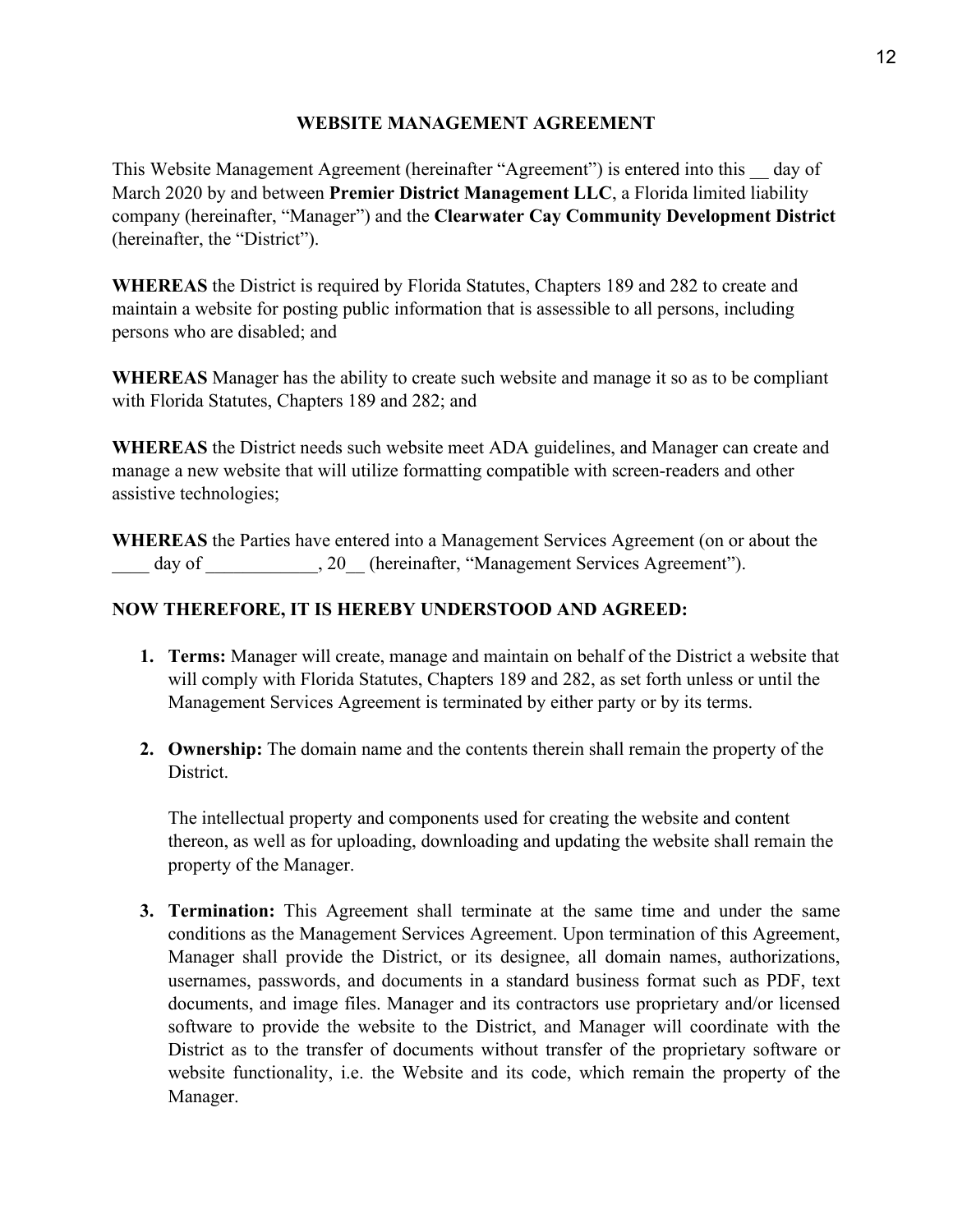Except for the content belonging to the District, the websites as created by Manager and its contractors belong to Manager, and all such websites (including all copies thereof) are subject to copyright, trademark, patent, and other intellectual property laws of the United States and foreign countries. Manager grants the District an unrestricted license in the website for the duration of the Management Services Agreement. Cancellation or termination of your Agreement by either party or for any reason terminates your license to the website thereafter. You agree to prevent any unauthorized copying of the website. Unless otherwise specifically provided in this Agreement, no right or license under any copyright, trademark, patent, or other intellectual property right or license is granted by this Agreement.

**4. Intellectual Property:** Manager shall retain all right, title, and interest in and to all contractor materials which shall include but not be limited to: (i) all patents, trademarks, service marks, copyrights, and other intellectual property or proprietary rights of Manager used in or otherwise associated with the services and other materials provided to the District; and (ii) all trade secrets, technical specifications and data to the extent they are intellectual property, and inventions which are authored, conceived, devised, developed, reduced to practice, or otherwise performed by Manager or its subcontractors, which arise out of Manager's performance of the Services, none of which shall be deemed a "work made for hire" under the Copyright Act of 1976 (collectively, "Contractor Materials"). Nothing contained herein shall be construed to restrict, impair, transfer, license, convey, or otherwise alter or deprive Manager of any of its intellectual property and proprietary interests associated therewith. Subject to the foregoing, Manager grants to the District a non- exclusive, non-transferable worldwide perpetual limited right and license to access and use the Website and its materials in connection with the ordinary and intended use by the District, including viewing, downloading and printing the Website Materials for the District's use, and without removing Manager's copyright, trademark or other intellectual property ownership notices so long as this Agreement shall remain in effect.

The websites created by Manager and its contractors are built on and integrated with the hosting platform, and any attempt to migrate or otherwise transfer any such website to another hosting provider is a violation of this Agreement.

**5. District Materials: Publicity and Trademarks:** The District shall own the domain name, all e-mail addresses, and all website documents and e-mail content under all circumstances. In the event of termination of this Agreement for any reason, Manager will take all steps reasonably necessary for the District to transfer, or otherwise allow the District to retain the domain name and e-mail addresses.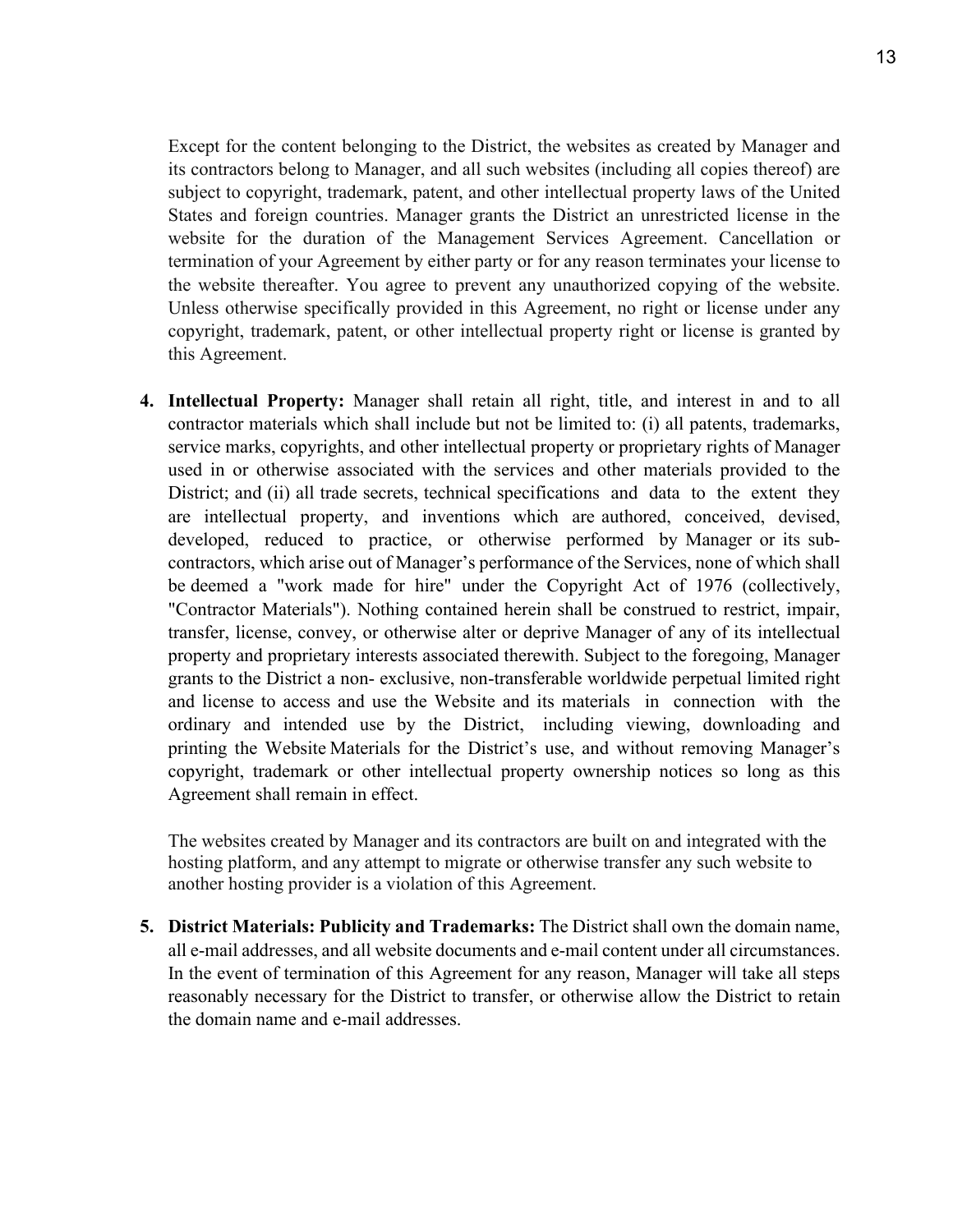The District grants Manager an unrestricted license (i) to use District content for the purpose of including in your website, and (ii) to display screenshots of website in marketing materials.

- **6. Complete Agreement:** This Agreement shall serve as a supplement to the Management Services Agreement, and together shall represent the full and complete agreement between Manager and the District.
- **7. Counterparts:** This Agreement may be executed in several counterparts (including by means of facsimile or electronically transmitted signature pages), each of which shall be deemed an original but all of which shall constitute one and the same instrument.
- **8. Headings:** The headings of the sections, subsections, paragraphs, and subparagraphs hereof are provided merely for convenience of reference only, and shall not be construed as defining or limiting in any way the scope or intent of the provisions of this Agreement.
- **9. Waiver:** Any waiver by Manager or the District of any breach or threatened breach hereunder shall not constitute a waiver of any provision of this Agreement or of any subsequent breach or threatened breach of the same or different kind.
- **10. Severability:** Wherever possible, each provision of this Agreement shall be interpreted so as to be effective and valid to the maximum extent possible under applicable law. If any one or more of the provisions contained in this Agreement is for any reason held to be invalid, illegal, or unenforceable in any respect, such invalidity, illegality, or unenforceability shall not affect any other provision hereof, and this Agreement will be construed as if the invalid, illegal or unenforceable provision was never contained herein.

**IN WITNESS WHEREOF,** Manager and the District have executed this Website Management Agreement on the Effective Date.

#### **PREMIER DISTRICT MANAGEMENT, CLEARWATER CAY COMMUNITY LLC DEVELOPMENT DISTRICT**

| By:   | By:   |
|-------|-------|
| Date: | Date: |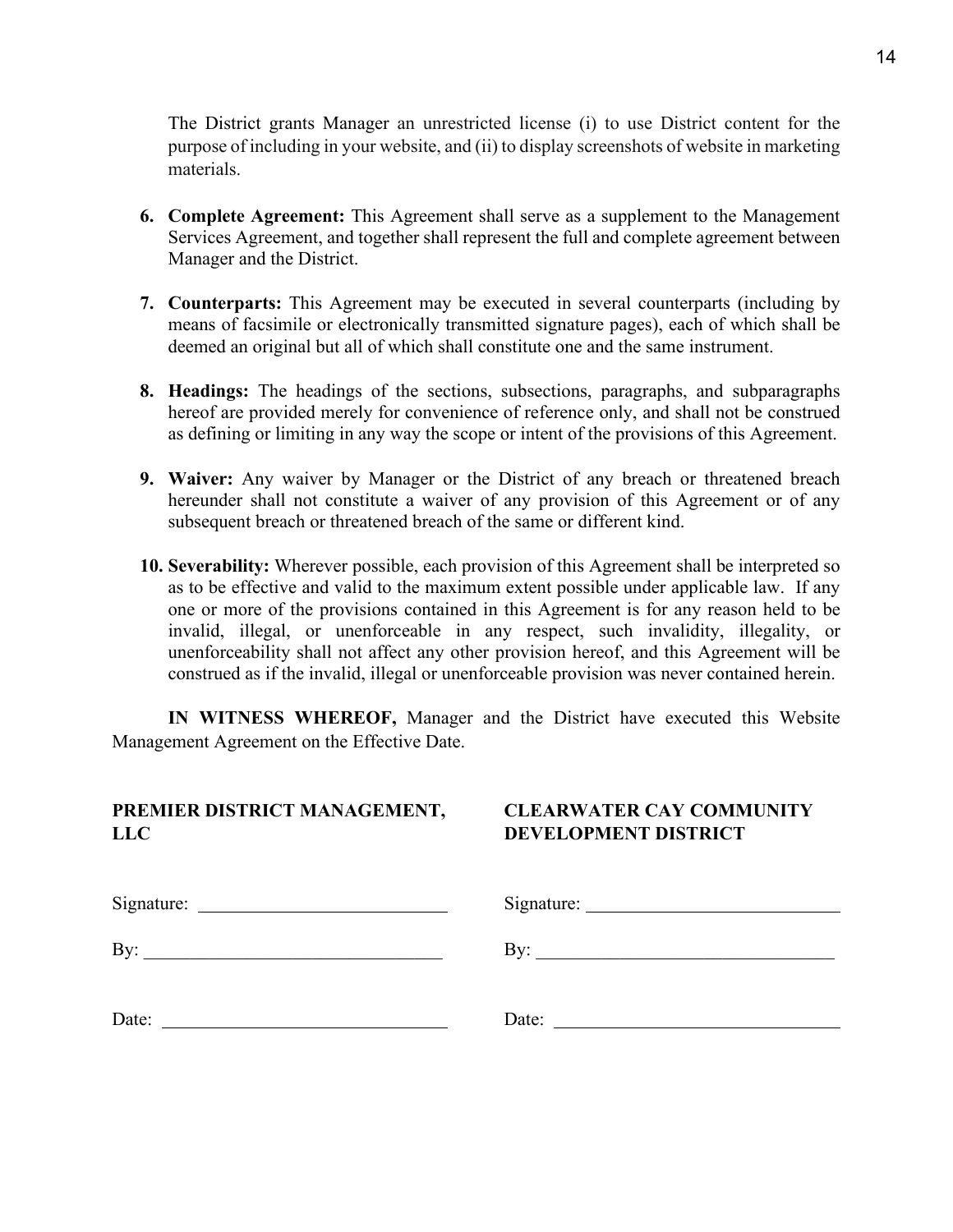#### **Balance Sheet Clearwater Cay Community Development District February 29, 2020**

|                                                                                                                                                                                                                                                                           | <b>GENERAL</b><br><b>FUND</b>                                                                                 | SERIES 2006A<br><b>DEBT SERVICE</b><br><b>FUND</b>                                                           | <b>SERIES 2006A</b><br><b>CAPITAL PROJECTS</b><br><b>FUND</b>                                   | <b>TOTAL</b>                                                                                                                                     |
|---------------------------------------------------------------------------------------------------------------------------------------------------------------------------------------------------------------------------------------------------------------------------|---------------------------------------------------------------------------------------------------------------|--------------------------------------------------------------------------------------------------------------|-------------------------------------------------------------------------------------------------|--------------------------------------------------------------------------------------------------------------------------------------------------|
| <u>ASSETS</u>                                                                                                                                                                                                                                                             |                                                                                                               |                                                                                                              |                                                                                                 |                                                                                                                                                  |
| Checking Account<br>Cash<br>Due To/From<br>Due To/From 001/202/203<br>Money Market Account<br>Interest/Dividend Receivables<br>investments-Reserve Fund<br>Investments-Revenue Fund<br>Investments-Construction Fund<br>Investments-Working Capital Fund<br>Prepaid Items | 114.319.72<br>0.00<br>(106, 560.90)<br>0.00<br>210,576.64<br>0.00<br>0.00<br>0.00<br>0.00<br>0.00<br>6,242.87 | 0.00<br>0.00<br>0.00<br>106.560.90<br>0.00<br>2,431.40<br>384,350.25<br>1,791,020.96<br>0.00<br>0.00<br>0.00 | 0.00<br>94.66<br>0.00<br>0.00<br>0.00<br>0.00<br>0.00<br>0.00<br>15,326.04<br>57,508.65<br>0.00 | 114,319.72<br>94.66<br>(106, 560.90)<br>106,560.90<br>210,576.64<br>2,431.40<br>384,350.25<br>1,791,020.96<br>15,326.04<br>57,508.65<br>6,242.87 |
| TOTAL ASSETS                                                                                                                                                                                                                                                              | 224,578.33                                                                                                    | 2,284,363.51                                                                                                 | 72,929.35                                                                                       | 2,581,871.19                                                                                                                                     |
| <b>LIABILITIES AND FUND BALANCES</b><br><b>LIABILITIES</b><br>Accounts Payable<br>Accrued Accounts Payable<br>Due to Bond Holders                                                                                                                                         | 22.406.05<br>52,807.14<br>0.00                                                                                | 0.00<br>0.00<br>1,439,500.00                                                                                 | 0.00<br>0.00<br>0.00                                                                            | 22.406.05<br>52,807.14<br>1,439,500.00                                                                                                           |
| <b>TOTAL LIABILITIES</b>                                                                                                                                                                                                                                                  | 75,213.19                                                                                                     | 1,439,500.00                                                                                                 | 0.00                                                                                            | 1,514,713.19                                                                                                                                     |
| <b>FUND BALANCES</b>                                                                                                                                                                                                                                                      |                                                                                                               |                                                                                                              |                                                                                                 |                                                                                                                                                  |
| Nonspendable<br>Prepaid Items                                                                                                                                                                                                                                             | 6.242.87                                                                                                      | 0.00                                                                                                         | 0.00                                                                                            | 6,242.87                                                                                                                                         |
| Restricted<br>Debt Service                                                                                                                                                                                                                                                | 0.00                                                                                                          | 844,863.51                                                                                                   | 0.00                                                                                            | 844, 863.51                                                                                                                                      |
| Restricted<br>Capital Projects                                                                                                                                                                                                                                            | 0.00                                                                                                          | 0.00                                                                                                         | 72,929.35                                                                                       | 72,929.35                                                                                                                                        |
| Assigned                                                                                                                                                                                                                                                                  |                                                                                                               |                                                                                                              |                                                                                                 |                                                                                                                                                  |
| Unassigned<br>Unassigned                                                                                                                                                                                                                                                  | 143,122.27                                                                                                    | 0.00                                                                                                         | 0.00                                                                                            | 143,122.27                                                                                                                                       |
| TOTAL FUND BALANCES                                                                                                                                                                                                                                                       | 149,365.14                                                                                                    | 844,863.51                                                                                                   | 72,929.35                                                                                       | 1,067,158.00                                                                                                                                     |
| TOTAL LIABILITIES AND FUND BALANCES                                                                                                                                                                                                                                       | 224,578.33                                                                                                    | 2,284,363.51                                                                                                 | 72,929.35                                                                                       | 2,581,871.19                                                                                                                                     |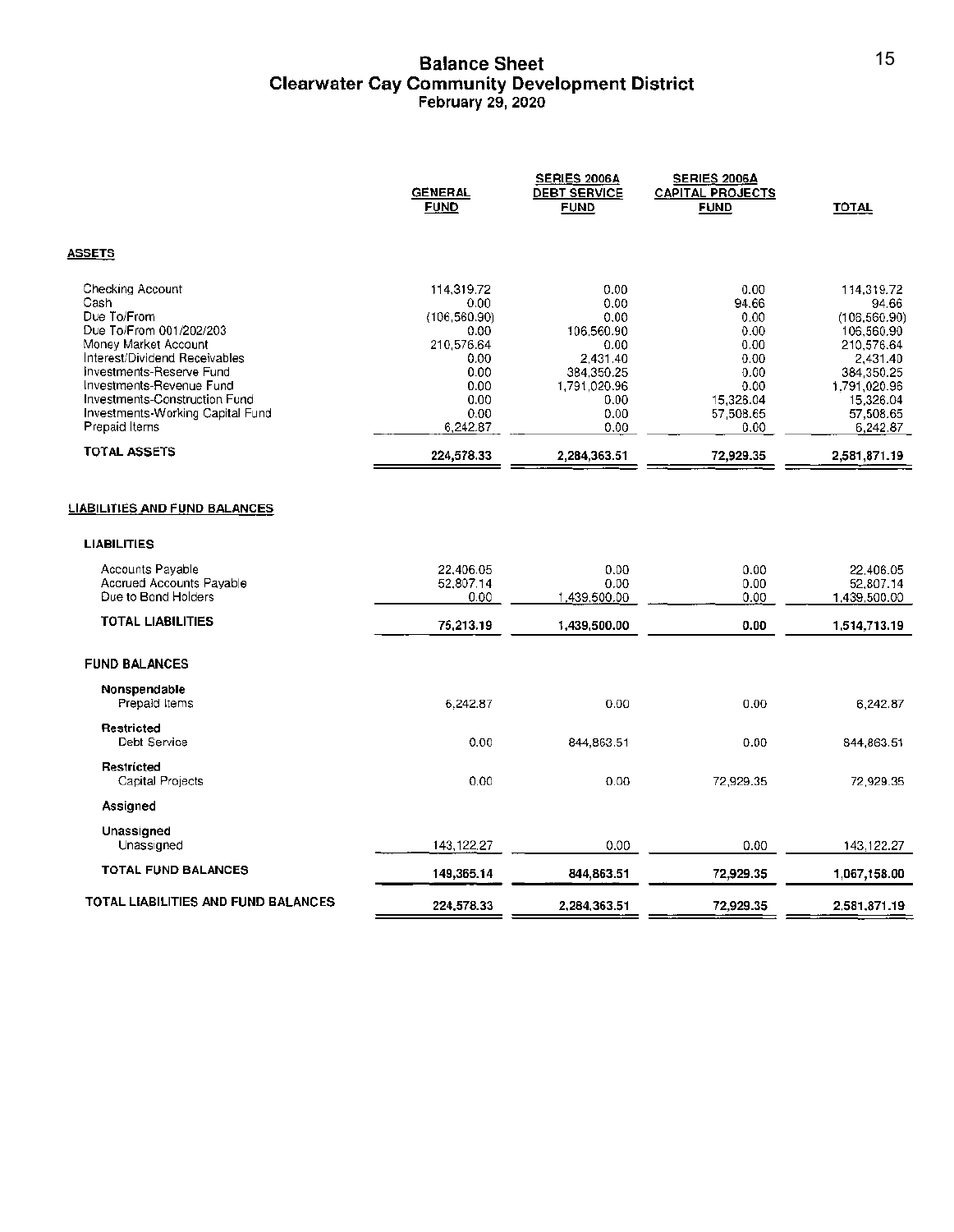### **CLEARWATER CAY COMMUNITY DEVELOPMENT DISTRICT**

#### Non-Ad Valorem Special Assessments

(Pinellas County Tax Collector - Monthly Collection Distributions)

Fiscal Year Ending September 30, 2020

#### **GROSS ASSESSMENTS LEVIED** \$ **240,539** \$

### **297,291**

|                          |                                 |                           |                        |                               | 44.72%                 | 55.28%           |
|--------------------------|---------------------------------|---------------------------|------------------------|-------------------------------|------------------------|------------------|
|                          |                                 |                           |                        |                               | ALLOCATION (gross amt) |                  |
| Distribution             | <b>Gross Amount</b><br>Received | Discounts/<br>(Penalties) | <b>Collection Cost</b> | <b>Net Amount</b><br>Received | <b>General Fund</b>    | <b>Debt Fund</b> |
| October                  |                                 |                           |                        |                               |                        |                  |
| November                 | 4,312                           | (186)                     | (83)                   | 4,043                         | 1,928                  | 2,384            |
|                          | 67,498                          | (2,700)                   | (1, 296)               | 63,503                        | 30,185                 | 37,313           |
| December                 | 74,623                          | (2,985)                   | (1, 433)               | 70,205                        | 33,371                 | 41,252           |
|                          | 46,585                          | (1, 863)                  | (894)                  | 43,827                        | 20,833                 | 25,752           |
|                          | 40,414                          | (1,617)                   | (32)                   | 38,765                        | 18,073                 | 22,341           |
|                          | 35,923                          | (1, 328)                  | (692)                  | 33,903                        | 16,065                 | 19,858           |
| January                  | 16,922                          | (521)                     | (328)                  | 16,072                        | 7,567                  | 9,354            |
| February                 | 13,408                          | (292)                     | (262)                  | 12,854                        | 5,996                  | 7,412            |
| March                    |                                 |                           |                        |                               |                        |                  |
| April                    |                                 |                           |                        |                               |                        |                  |
| May                      |                                 |                           |                        |                               |                        |                  |
| June                     |                                 |                           |                        |                               |                        |                  |
| July                     |                                 |                           |                        |                               |                        |                  |
| August                   |                                 |                           |                        |                               |                        |                  |
| September                |                                 |                           |                        |                               |                        |                  |
|                          |                                 |                           |                        |                               |                        |                  |
| <b>TOTAL</b>             | 299,684.66                      | (11, 491.66)              | (5,020.24)             | 283,172.76                    | 134,018.98             | 165,665.68       |
| <b>BALANCE REMAINING</b> |                                 |                           |                        |                               | \$<br>106,520          | \$<br>131,626    |

ITOTAL ASSESSMENTS \$ **537,830 PERCENT COLLECTED** 

55.72%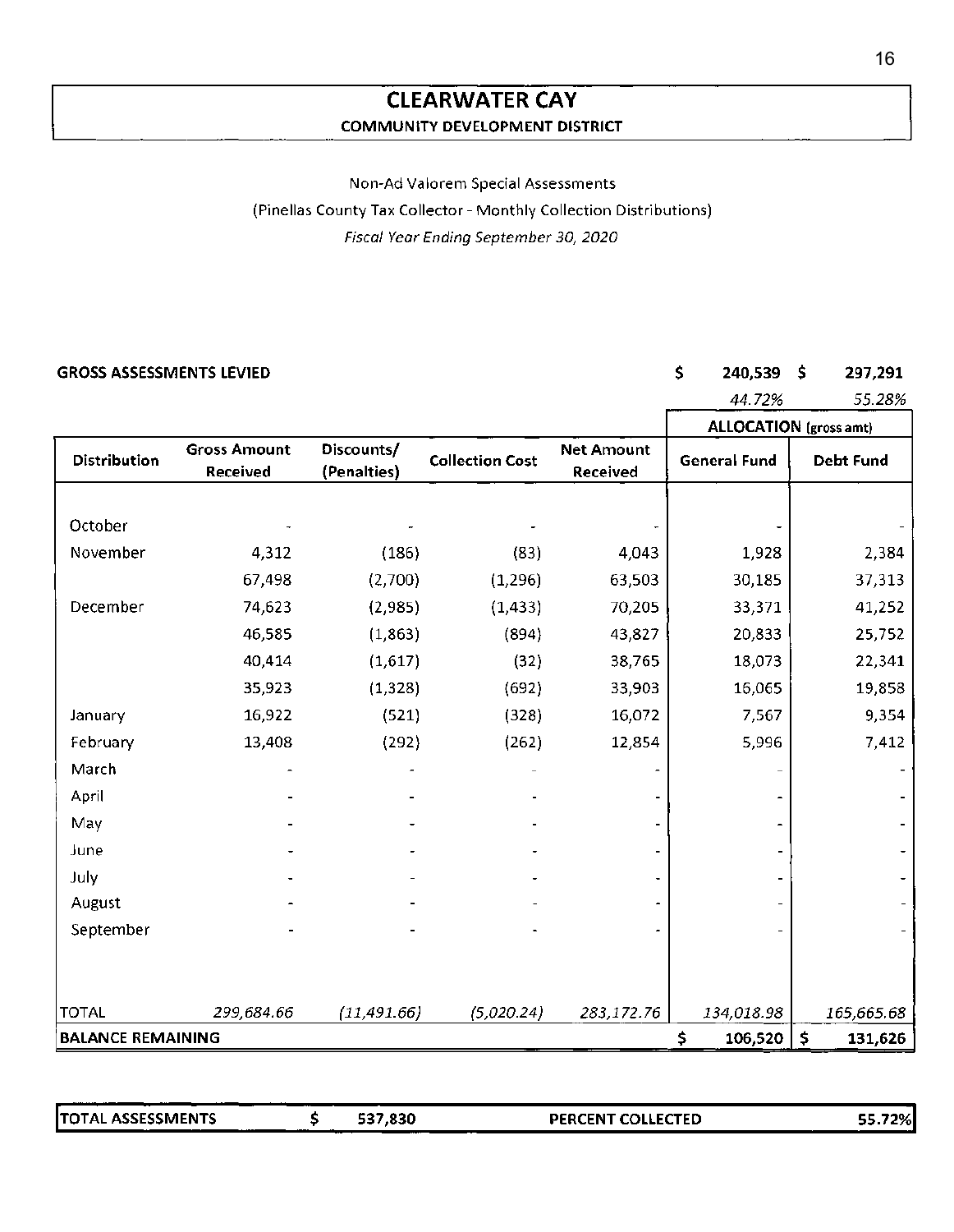#### **CLEARWATER CAY**

#### **COMMUNITY DEVELOPMENT DISTRICT**

#### Cash and Investment Report

February 29, 2020

| <b>Account Name</b>                 | Bank | Yield       | <b>Balance</b> |              |
|-------------------------------------|------|-------------|----------------|--------------|
| <b>GENERAL FUND</b>                 |      |             |                |              |
| <b>Checking Account - Operating</b> |      | Valley Bank | 0.00%          | 120,956.84   |
| Money Market Account                |      | Valley Bank | 1.34%          | 210,576.64   |
|                                     |      |             | Subtotal       | 331,533.48   |
| <b>DEBT SERVICE FUND</b>            |      |             |                |              |
| Series 2006A - Construction Fund    | 4001 | US Bank     | 1.32%          | 15,326.04    |
| Series 2006A - Reserve Fund         | 4009 | US Bank     | 1.32%          | 384,350.25   |
| Series 2006A - Revenue Fund         | 4000 | US Bank     | 1.32%          | 1,791,020.96 |
| Series 2006A - Working Capital Fund | 4011 | US Bank     | 1.32%          | 57,508.65    |
|                                     |      |             | Subtotal       | 2,248,205.90 |
|                                     |      |             |                |              |
|                                     |      |             |                |              |

**Total [2,579,739.38](https://2,579,739.38)**